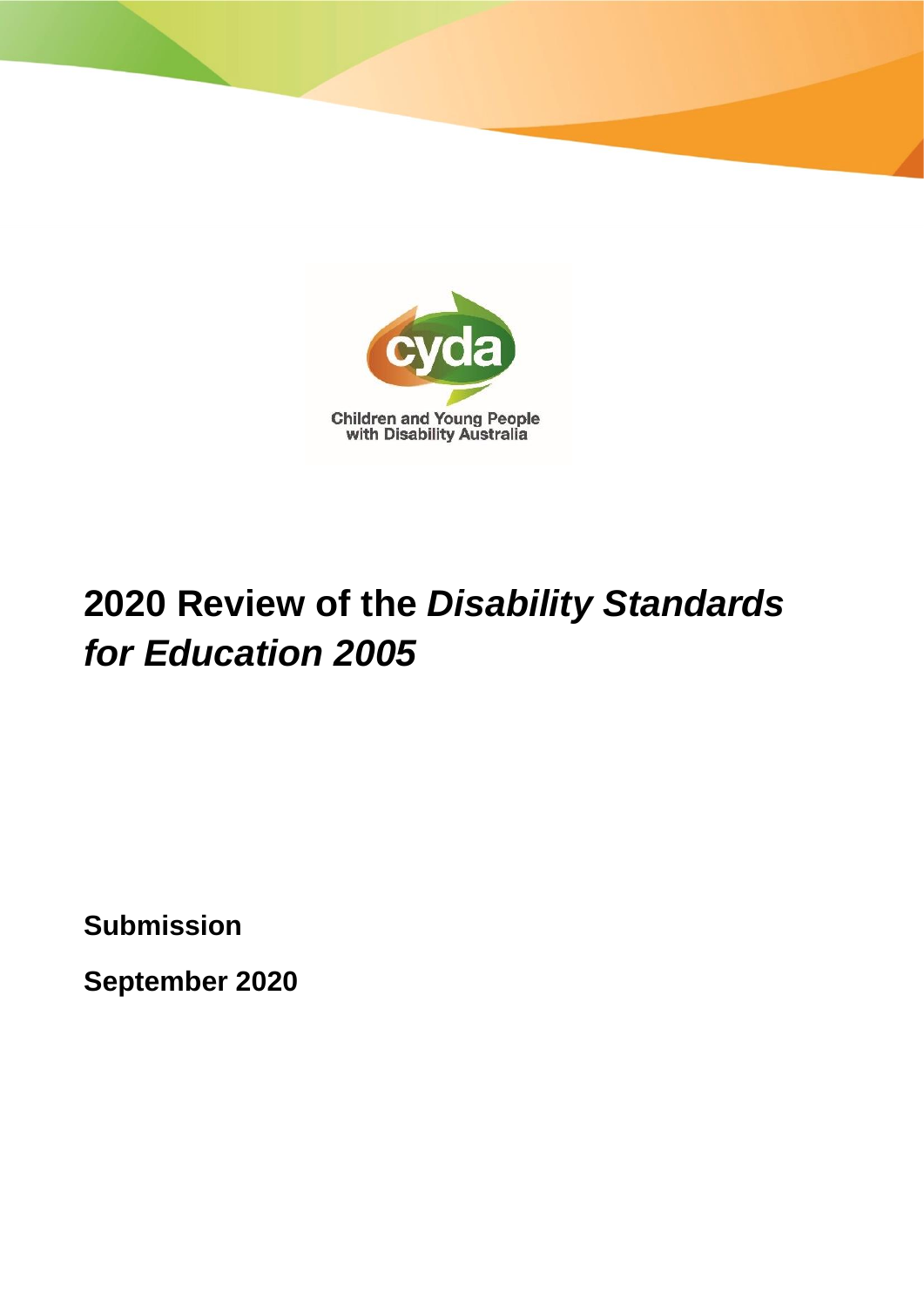# Executive summary

Children and Young People with Disability Australia (CYDA) appreciates the opportunity to provide a submission to the 2020 review of the *Disability Standards for Education 2005.*  This submission builds on those we made to previous reviews of the Standards, as the recommendations for improvements we made in those submissions remain just as relevant today. We draw the Department's attention to our recent reports highlighting the experiences of children and young people with disability during the COVID-19 pandemic, and our 2019 submission to the Disability Royal Commission. We have incorporated relevant themes and findings into this submission and have attached copies of these papers.

Our national education surveys show students with disability are routinely excluded in their education, with many segregated from 'mainstream' schools and classrooms, not attending school full-time, and/or being refused enrolment and excluded from school activities. Suspensions and expulsions are also common practices.

While most students in our surveys receive some support at school because of their disability, many families report paying out-of-pocket for relevant supports and equipment. Students with disability also face unacceptably high levels of abuse and violence at school, including bullying and restrictive practices such as restraint and/or seclusion.

Overall, families/caregivers of students with disability do not consider:

- students receive adequate support in their education
- they were communicated with regularly about the student's learning progress
- teachers have high expectations of the student
- teachers have the required training to provide a supportive and enriching education environment.

This illustrates the Standards' limited impact in enabling students with disability to access and participate in education on the same basis as students without disability. Other factors, including a pervasive culture of low expectations, lack of professional expertise and training for education providers, and funding patterns, also contribute to the present educational crisis for students with disability.

Young people, families/caregivers, advocacy organisations, and other stakeholders tell us of the Standards' limited usefulness and efficacy in ensuring the educational rights of students with disability. Additionally, "the CRPD Committee has on various occasions, including in the above-mentioned Concluding Observations, raised concern about the effectiveness of the Standards, and the most recent formal review of the Standards in 2015 has not resulted in any updates despite the recommendation report."<sup>1</sup>

<sup>1</sup> CYDA and All Means All (2019). *Joint submission to Free and equal: An Australian conversation on human rights*.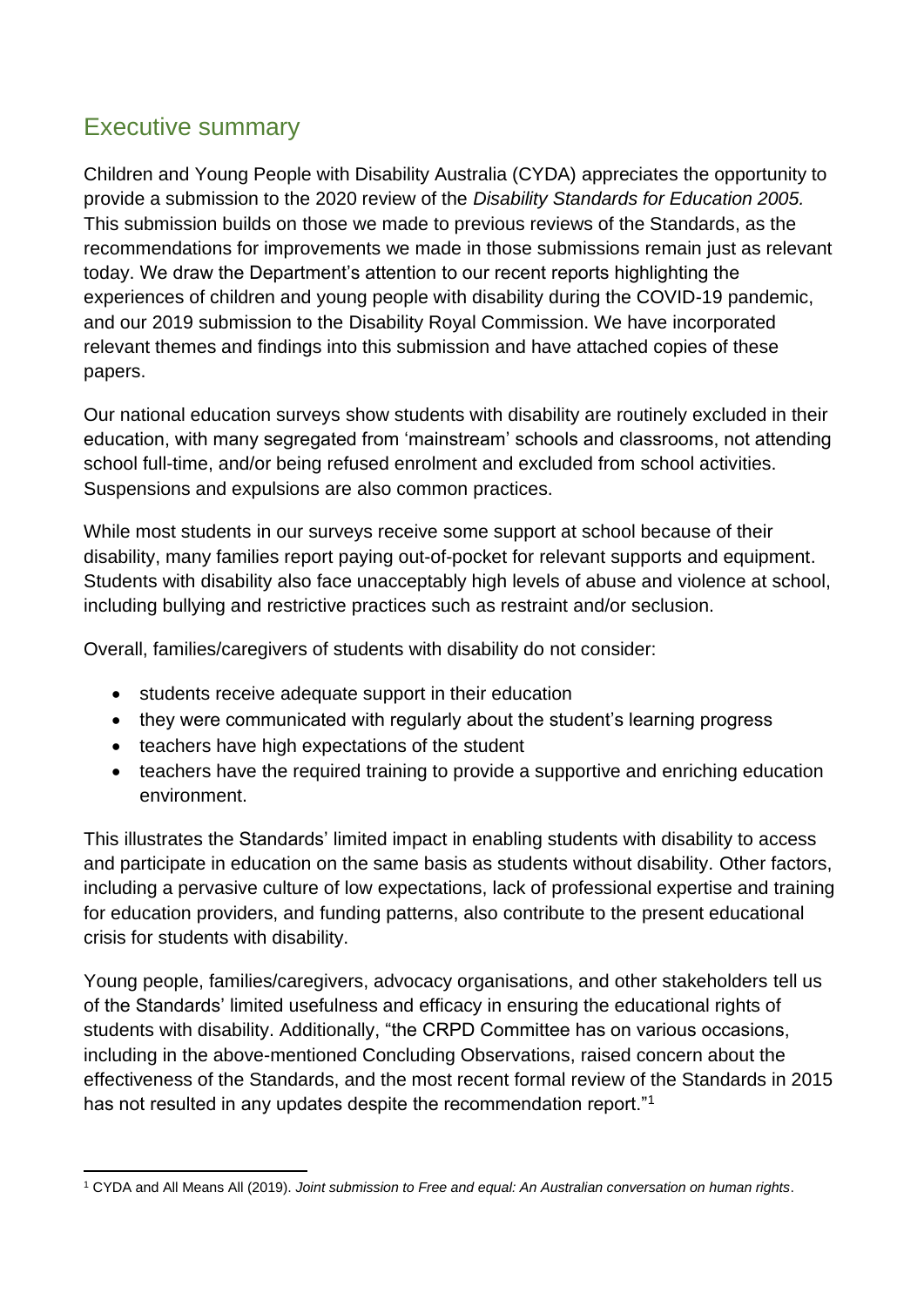Education providers and departments' lack of accountability remains concerning. With little oversight for implementation of the Standards, families have limited recourse to ensure education providers adhere to their obligations, and there is significant fear of retribution for people who do speak out. Experiences of schools and education authorities disregarding these obligations without consequence or accountability are common.

This submission is endorsed by the following organisations:



**First Peoples** Disability Network Australia









**Authorised by:**  Mary Sayers, Chief Executive Officer Children and Young People with Disability Australia E. [marysayers@cyda.org.au](mailto:marysayers@cyda.org.au) P. 03 9417 1025 W. [www.cyda.org.au](http://www.cyda.org.au/)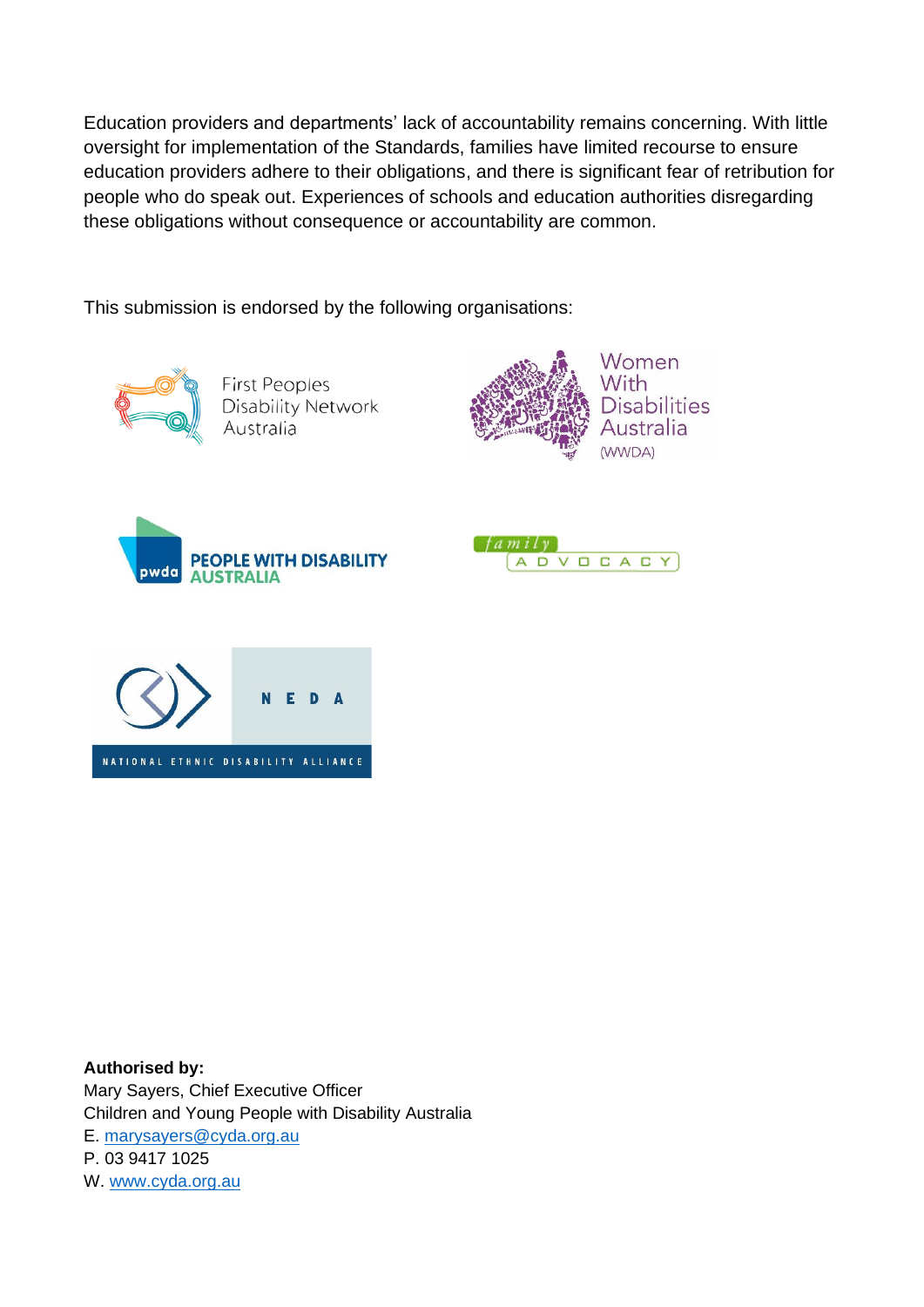# Amend the Standards to reflect the human rights of students with disability

## **Recommendation:**

- Amend the Standards to reflect human rights and resounding evidence for inclusive education, ensuring they:
	- o Refer to, and are aligned with, the UN Conventions on the Rights of Persons with Disabilities and the Rights of the Child
	- o Explicitly recognise and promote students' right to an inclusive education, including when determining whether an adjustment is 'reasonable'
	- $\circ$  Ensure the rights of full inclusion of all students with disability into mainstream education (not segregated in 'special' schools or separate settings)
	- o Define the term 'consult,' and provide direction as to when it should occur
	- o Require education providers to ensure all students with disability have an appropriate and up-to-date individual education plan
	- o Reflect the additional barriers and specific support needs faced by students with disability from communities experiencing marginalisation and intersectional discrimination.

## **Students with disability have the right to an inclusive education**

Australia is a signatory to the United Nations *Convention on the Rights of Persons with Disabilities 2006* (CRPD) and the *Convention on the Rights of the Child 1989* (CRC). These Conventions contain clear standards and obligations on the rights of children and people with disability to equal access to education.<sup>2</sup> Australia's ratification of these Conventions articulates the Australian Government's commitment and responsibility to protect, respect and promote the rights of all children and young people with disability to receive a quality, free and inclusive education.

Inclusive education "requires recognising the right of every child (without exception) to be included and adapting the environment and teaching approaches in order to ensure the valued participation of all children."<sup>3</sup> It entails full participation and full membership of all students and families within a school community and ensures students with disability are valued as contributors and learners. Despite the Standards being in operation for more than

<sup>&</sup>lt;sup>2</sup> See Articles 28 and 29 of the CRC and Article 24 of the CRPD, and CRPD General Comment No.4 Right to Inclusive Education.

<sup>3</sup> Cologon, K. (2013) *Inclusion in Education: Towards Equality for Students with Disability,* Children with Disability Australia, Melbourne, p.3.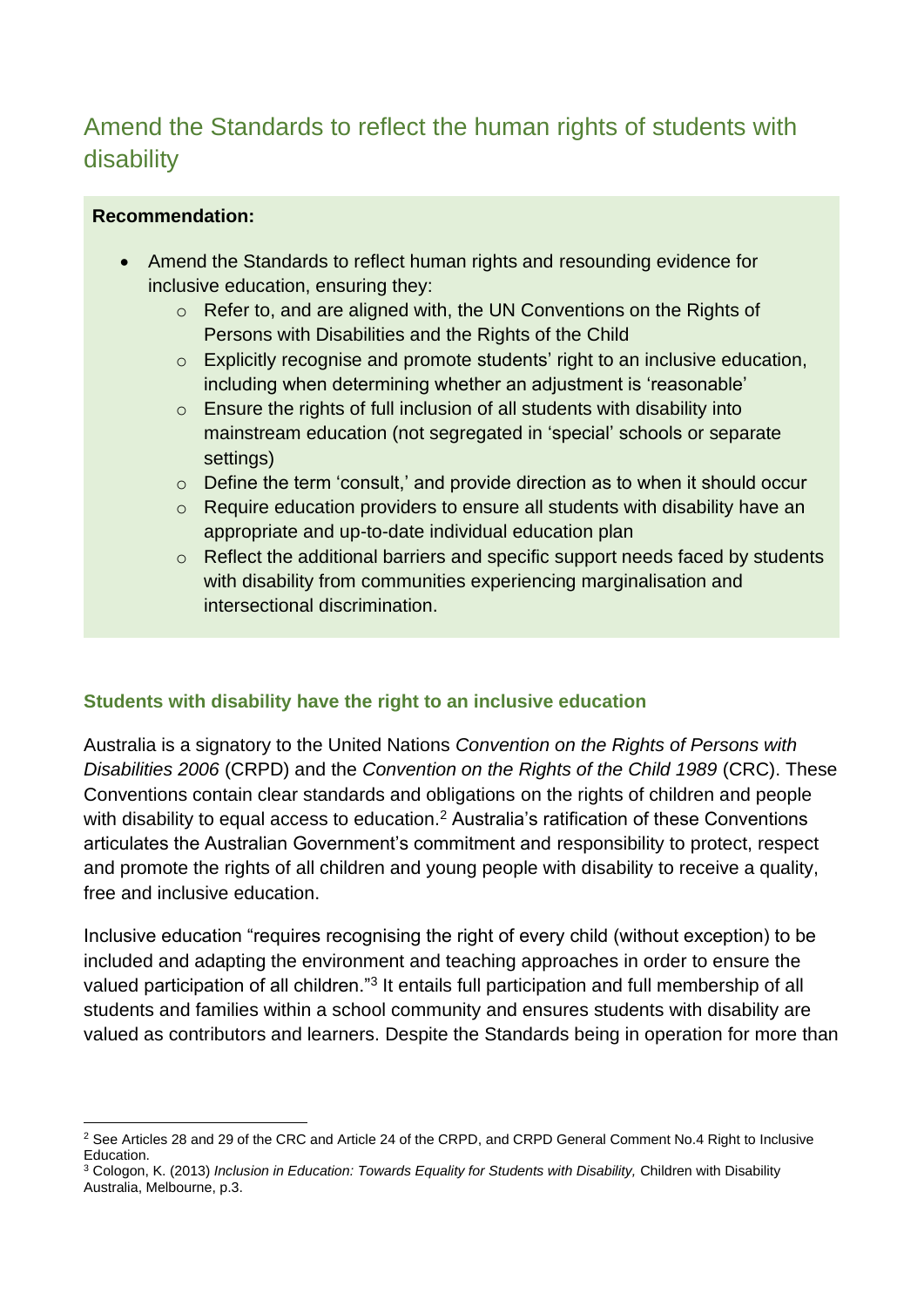a decade, it is rare for students with disability to be provided with a truly inclusive education experience, and families for whom this is the case often describe themselves as 'lucky'.

CYDA frequently encounters situations where schools and education departments do not understand their obligations to deliver an inclusive education, or what this looks like in practice. Too often a student's physical presence in an education setting is mistakenly perceived to indicate the student's participation and inclusion; or the term is misused to imply that inclusion involves a student adapting to a school environment, rather than ensuring education meets the individual needs of each student.<sup>4</sup>

Our 2019 report shows evidence of widespread exclusion in schools. In our sample, one in four students was in a special school or had dual enrolment between a 'mainstream' and special school.<sup>5</sup> Meanwhile, one in ten was enrolled in a 'mainstream' school but segregated from their peers in a separate unit. Parents and caregivers also report significant gatekeeping, with one in ten students with disability refused enrolment. Significant numbers of students with disability are not participating in full-time schooling, with families reporting schools use suspensions and 'support needs' prevent students from attending school full-time. The standards must explicitly reference the need to phase out segregated education.<sup>6</sup>

The Standards do not mention or refer to inclusion or inclusive education in any way, and as we have previously written, "the key concept of "reasonable adjustment" in the Standards does not seem to align with the defined term in the DDA or the equivalent concept under Articles 2, 5 and 24 of the CRPD, as explained in General Comment No. 4 and General Comment No.6.<sup>7</sup>

It is also a limited enactment of Article 24 obligations that tends to encourage individualised, case-based and deficit "retrofit thinking" only and overlooks broader systemic architecture and design issues in the delivery of education services, including the implementation of Universal Design for Learning as expressly mentioned in paragraph 25 of General Comment No.4.

Similarly, the "unjustifiable hardship" exception permitted under the DDA does not seem to align with the equivalent concept under Article 24, as explained in General Comment No. 4 and General Comment No.6."<sup>8</sup>

*rights, including through inclusive education*, Submission to UN Human Rights Council.

<sup>4</sup> Cologon *op. cit.*, p.13.

<sup>5</sup> Children and Young People with Disability. (2019) *Time for change: The state of play for inclusion of students with disability*.

<sup>&</sup>lt;sup>6</sup> See the following paragraphs in CRPD General Comment No.4.: paragraph 12 calls for 'ending segregation within educational settings by ensuring inclusive classroom teaching in accessible learning environments with appropriate supports' and for inclusive education to be 'monitored and evaluated on a regular basis to ensure that segregation or integration is not happening either formally or informally;' paragraph 13 states that 'the right to non-discrimination includes the right not to be segregated and to be provided with reasonable accommodation;' paragraph 39 provides that the full realisation of Article 24 'is not compatible with sustaining two systems of education: mainstream and special/segregated education systems' and paragraph 68 calls for 'a transfer of resources from segregated to inclusive environments.' <sup>7</sup> For more information see All Means All (2019) *Empowering children with disabilities for the enjoyment of their human* 

<sup>8</sup> CYDA and All Means All *op. cit*.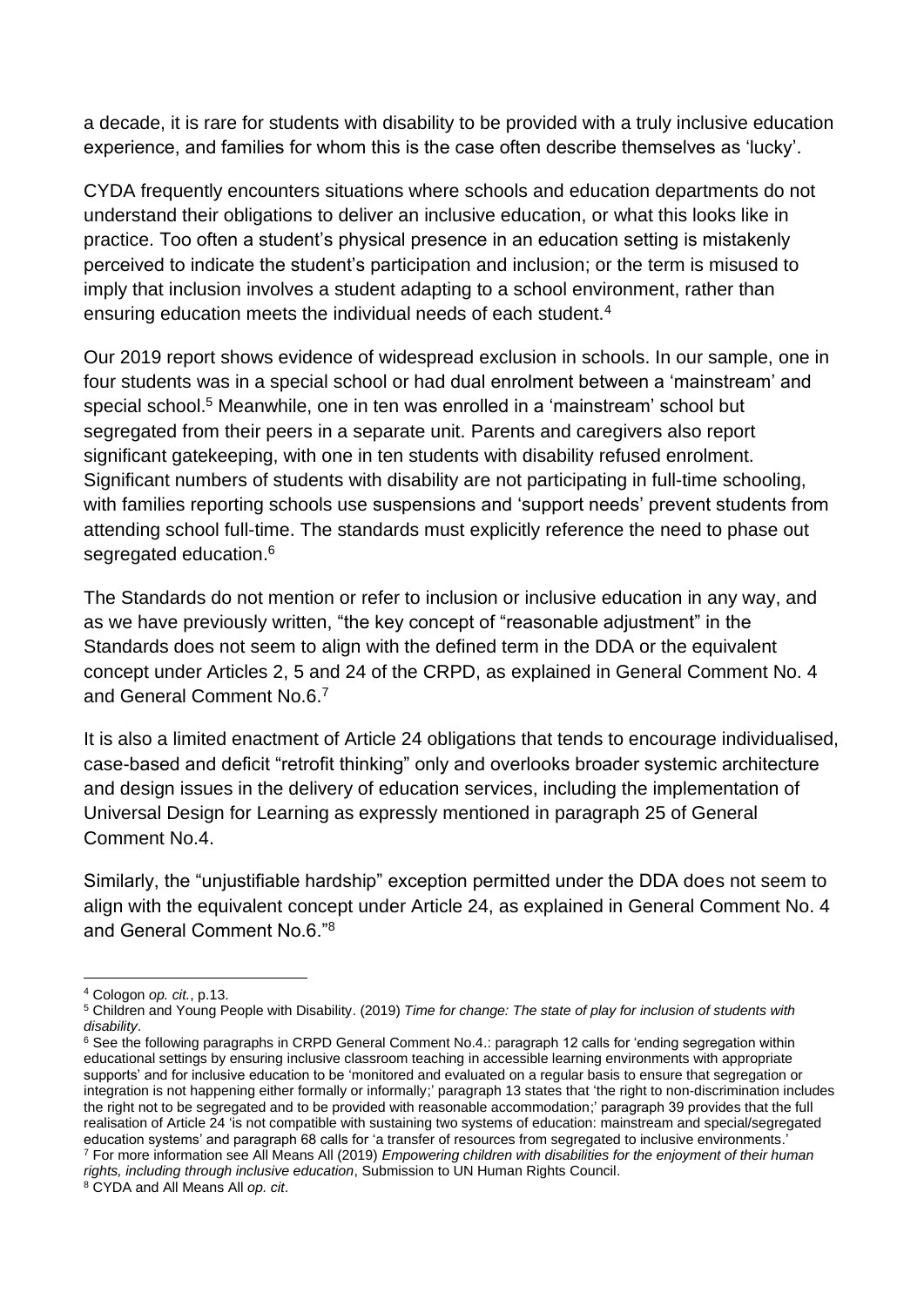The Standards therefore provide limited assistance for students with disability to access education and training opportunities on the same basis as students without disabilities, as per the review's terms of reference.

In its response to the 2015 DSE review, the Australian Government clearly "affirm [ed] that all students should be provided with an inclusive education, where all students are supported to learn, contribute and participate in all aspects of their education and learning environment<sup>"9</sup>

In line with this, CYDA recommends the Standards are amended to articulate students' right to an inclusive education explicitly. Given the considerable misunderstanding and misappropriation of the term inclusive education, it is important this includes a clear definition of inclusion, recognising every child has the "right to be a valued member of society and to be provided with equal opportunities to actively participate in and contribute to all areas of learning."<sup>10</sup>

## **Communication with students and families remains poor**

Consultation is a core requirement per parts 4 to 8 of the Standards and must involve the individual student and/or an associate of the student, such as the student's family. The experience and knowledge of students and families is critical to informing educational programs. This can include assessments of educational needs, individual education plans, learning styles and general information regarding a child's needs.

Parents and caregivers tell us of the positive impacts of open and approachable communication between schools, families, and allied health professionals for students' wellbeing. However, as noted in our previous contributions to DSE reviews, in practice this requirement is often ignored, or interpreted in considerably different ways.

In its initial response to the 2015 review, the Australian Government 'agreed in principle' to the review's recommendation "to improve consultation practices with students or their associates, including development of policies or procedures on personalised planning for students with disability which outline the type of consultation required, the frequency of consultation and how consultations are to be documented."<sup>11</sup> We urge the Australian Government to re-consider its position that it "cannot enforce specific requirements around consultation" and to work with state and territory governments to include greater detail around consultation in the Standards.

Additionally, significant concerns remain around the development and implementation of students' Individual Education Plans (IEPs),<sup>12</sup> a key recommendation of the 2010 review. There is variability between states and territories regarding the requirements for IEPs, and

<sup>9</sup> Australian Department of Education and Training. (2015) *Australian Government Initial Response to the 2015 Review of the Disability Standards for Education 2005*, p.5.

<sup>10</sup> Cologon *op. cit.*, p.20.

<sup>11</sup> Australian Department of Education and Training *op. cit.*

<sup>12</sup> Cologon K. et al. (2014) 'The A-Z of IFSPs, IEPs and SSPs!: Positive planning for inclusion' K Cologon (ed), *Inclusive education in the early years: Right from the start,* Oxford University Press, South Melbourne, p.211.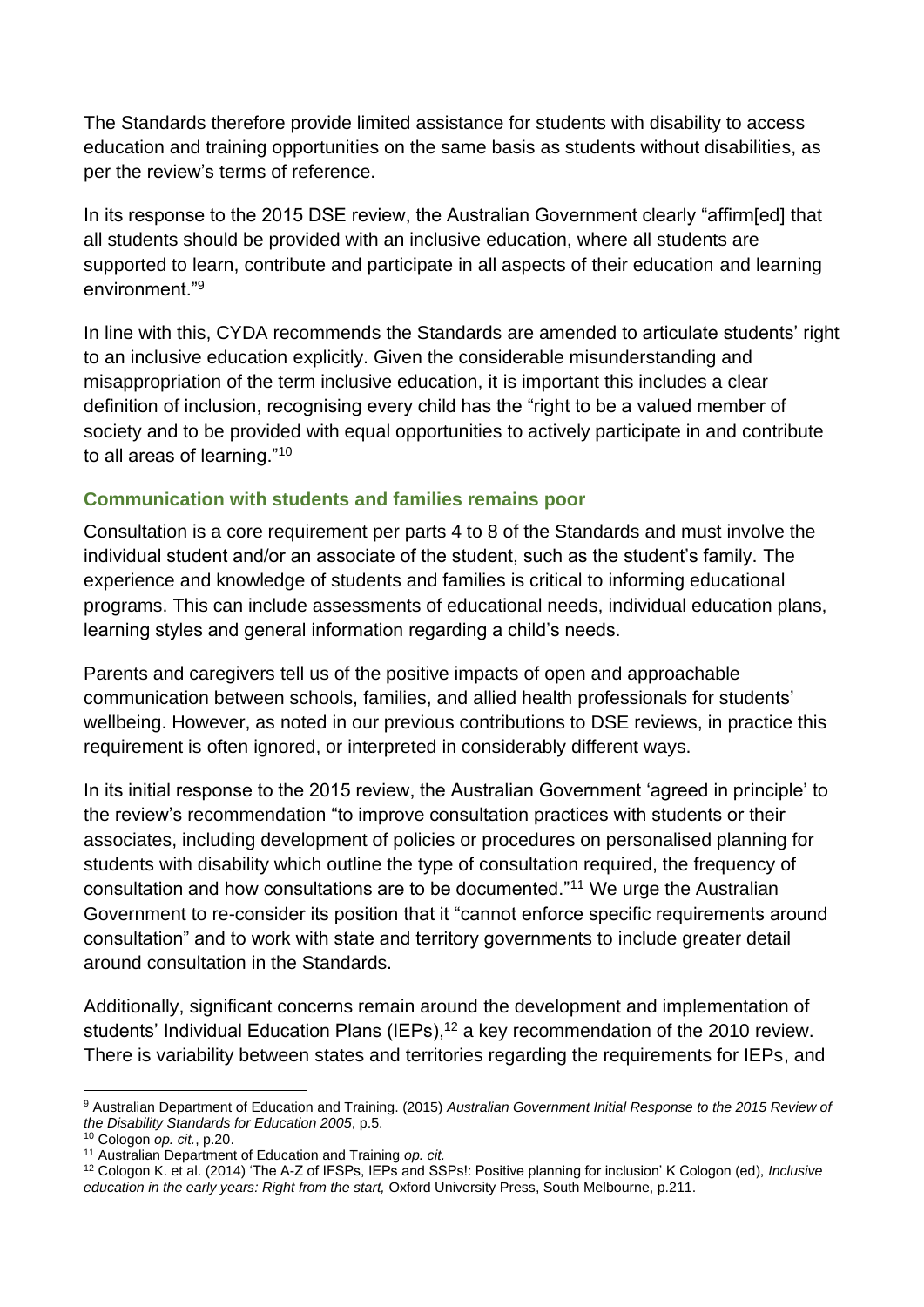parents often report it is up to them to push the school to develop and update their student's IEP. Over 20 per cent of respondents to CYDA's 2020 National Education Survey reported students did not have an IEP in place; and only 9 per cent of IEPs were updated or modified to account for the COVID-19 pandemic.<sup>13</sup> The Standards should be amended to require education providers to ensure all students with disability have an appropriate and up-to-date individual education plan, which cannot be enacted without the signed consent of the student or their representative.

## **Intersectional discrimination is a barrier to education for many students**

As well as facing disability-based discrimination, many children and young people also face other forms of discrimination and barriers in education. These forms of discrimination intersect and lead to compound disadvantage and inequities. Students facing intersectional discrimination include First Nations children and young people, those from culturally and linguistically diverse communities or non-English speaking backgrounds, children and young people in LGBTIQA+ communities, children and young people in out-of-home care or youth justice systems, and those living in regional, rural and remote areas.

In CYDA's experience, the Standards do little to acknowledge and address the additional needs students with disability from diverse backgrounds may have, or the additional barriers or discrimination they may face. There is no specific reference to students with disability with diverse backgrounds within the Standards.

Additionally, the CRPD expressly states the need to incorporate a gender perspective in all efforts to promote the human rights of people with disability;<sup>14</sup> meaning the rights of girls and women with disability must be addressed when interpreting and implementing the provisions in the Convention relating to education. The specific inequities many girls and non-binary young people face in accessing their education must be recognised in Australia's moves towards inclusive education.<sup>15</sup>

Children of migrant and refugee backgrounds are often segregated to English as a Second Language classes. Anecdotal accounts from teachers indicate there is a cohort of children in these classes who have either invisible disabilities and/or psychosocial disabilities who are not reaching milestones and this is seen as their failure to grasp English, not because of their disabilities that require additional support in addition to social integration with student peers.

When the Standards are amended to reflect students' human rights, this should include recognition of the specific and varied barriers experienced by students facing additional

<sup>13</sup> Dickinson, H., Smith, C., Yates, S. & Bertoul, M. (2020) *Not even remotely fair: Experiences of students with disability during COVID-19*, Report on CYDA's Education Survey 2020: Learning in a time of crisis COVID-19 (Coronavirus), Public Service Research Group, University of New South Wales, Canberra, and Melbourne Graduate School of Education, University of Melbourne, Melbourne, July 2020.

<sup>14</sup> See Article 6 of the CRPD.

<sup>&</sup>lt;sup>15</sup> This should include recognition of the low participation of female and non-binary children with disability in support programs such as the NDIS and of their unique experiences of violence and discrimination such as exposure to physical and emotional abuse and restrictive practices, such as forced contraception and menstruation management.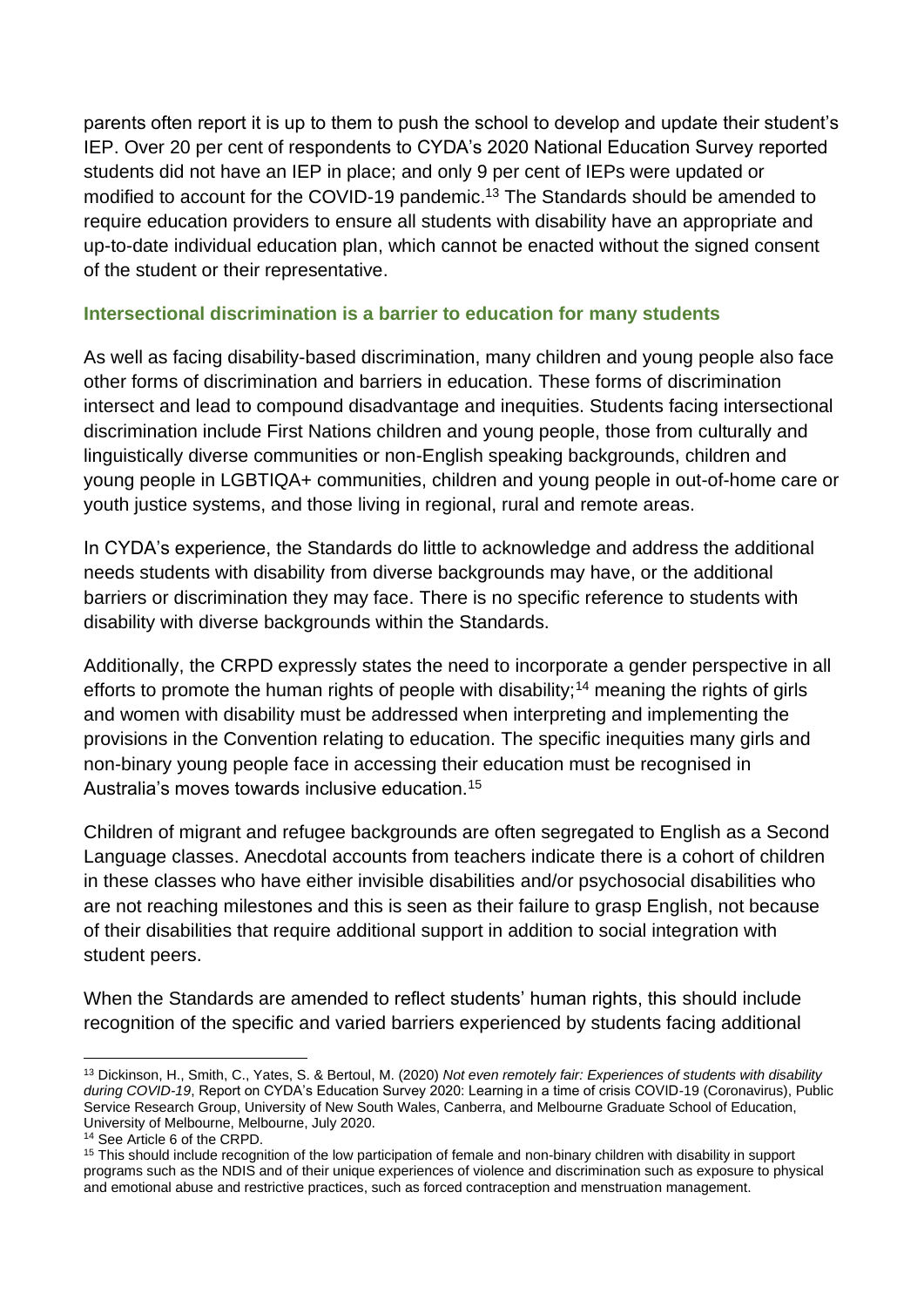marginalisation. Decisions around whether an adjustment is reasonable – particularly where education providers offer suggestions for alternative adjustments – should also consider any specific communication, cultural, or other equity needs of the student, to enable access to education appropriately. It is also essential that consideration of these issues is translated into policy and practice.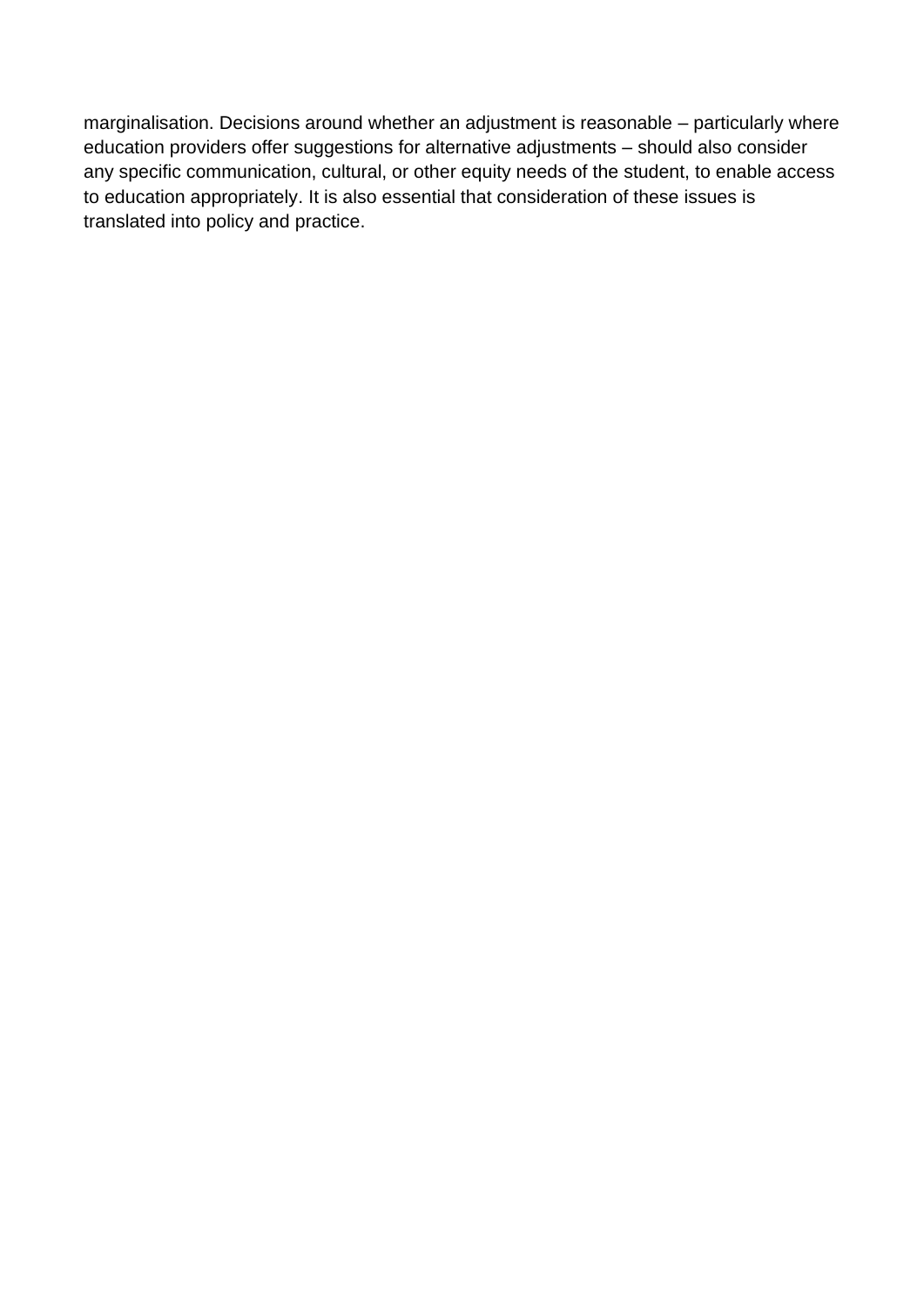# Greater accountability and enforcement of the Standards is urgently required

#### **Recommendation:**

- Strengthen mechanisms for accountability and enforcement of the Standards, including through:
	- o Introducing compulsory, comprehensive, and ongoing training for educators on inclusion
	- $\circ$  Obligations for education providers to supply a copy of the Standards and explain it in accessible language to every student or their family/caregiver upon enrolment
	- o Outcomes reporting and measurement
	- o Alignment with the new National Disability Strategy and the development of a new National Action Plan for Inclusive Education.

CYDA consistently receives feedback from young people with disability, families, advocates, and other stakeholders, that accountability for implementing the Standards is seriously lacking – and this is clear from the data and firsthand accounts we have shared above. In its response to the 2015 review, the Australian Government recognised "that there are difficulties in enforcing the Standards... and this issue still remains."<sup>16</sup> Unfortunately little has changed since 2015 in this respect. Much more work is required to ensure all stakeholders<sup>17</sup> are aware of, understand, and uphold the Standards and the rights of students with disability.

The educational impacts felt by students with disability during the COVID-19 pandemic is a clear example of failure of the Standards. More than half of the students in our recent survey sample did not have regular contact with the education provider to ensure the learning was accessible, or curriculum and learning materials in accessible formats.<sup>18</sup>

Discussion of the Standards and a focus on human rights and inclusive education should be built into teacher education programs, including through ongoing professional development for educators. Further, there should be an obligation for the Standards to be provided and discussed with families/caregivers at the time of enrolment/consideration of enrolment. Many parents we have spoken to, who have years of strong advocacy history for their children, say they found out about the Standards by accident or because of specific promotion of this review.

<sup>16</sup> Australian Department of Education and Training *op. cit.*

<sup>&</sup>lt;sup>17</sup> This includes children and young people with disability and their families, other students and families, schools, early childhood education providers, and other education providers, education departments, and allied health professionals and other professionals in children's lives.

<sup>18</sup> Dickinson *op. cit.*